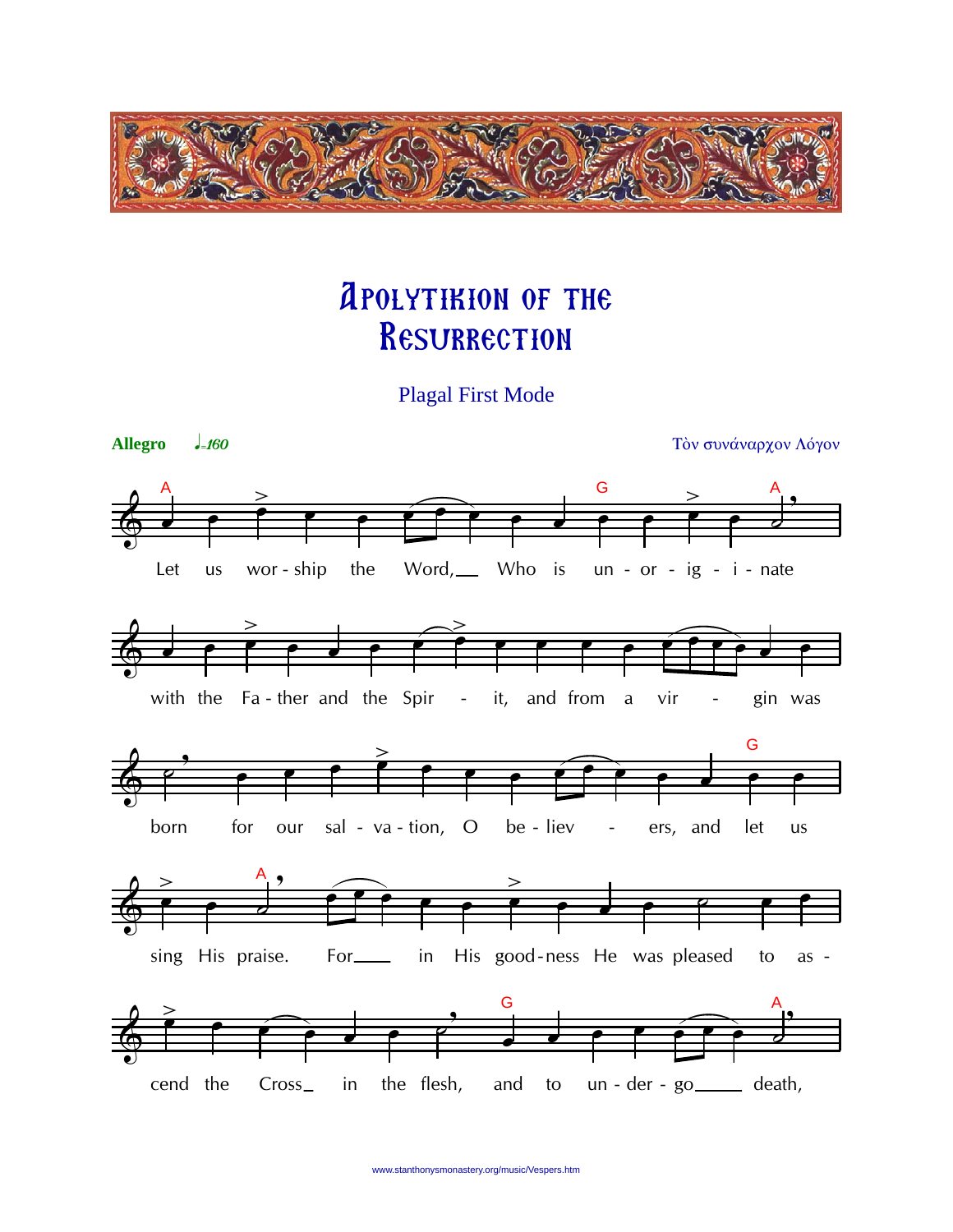

## Glory...

Δόξα Πατρί





## Both now...

Και νύν